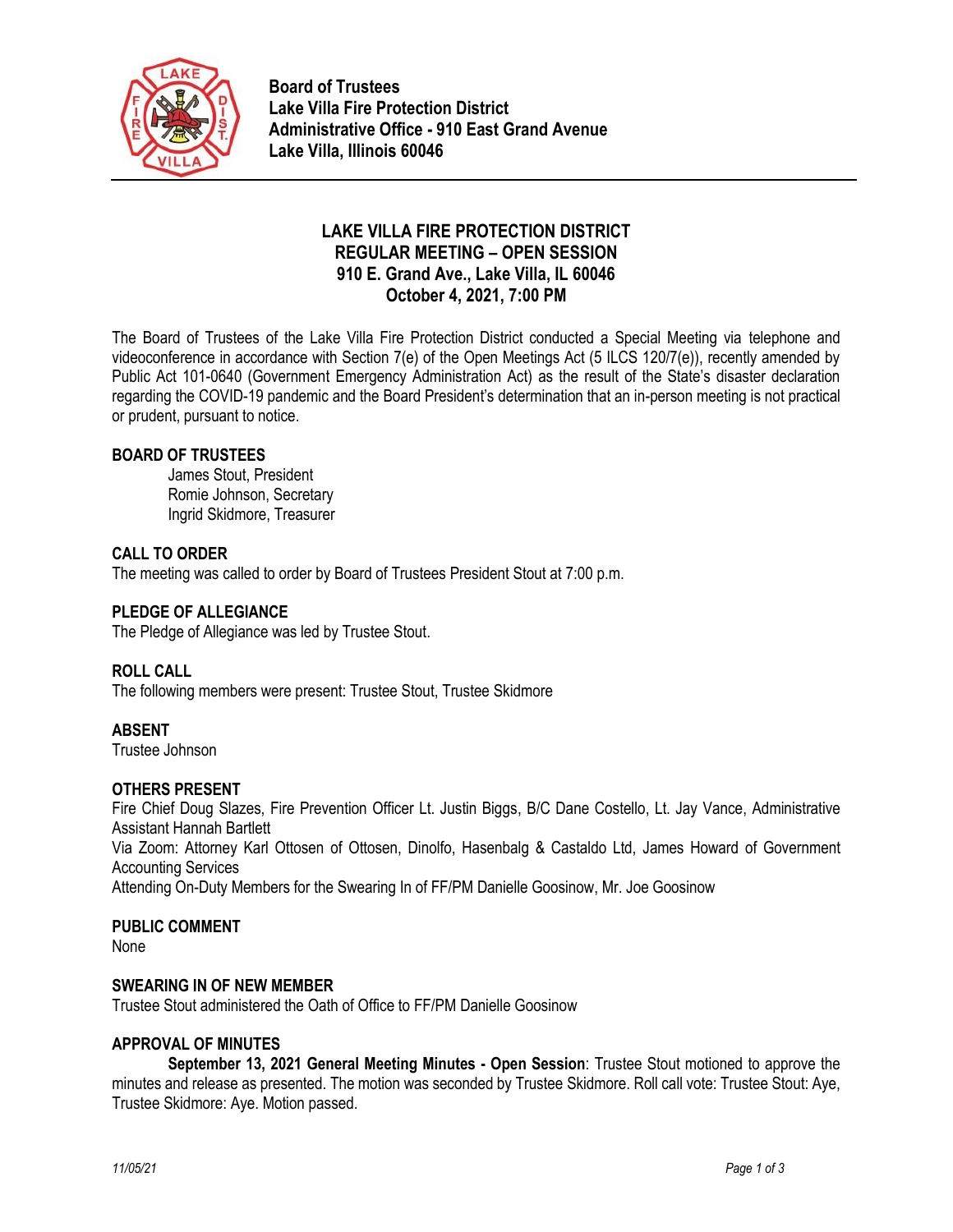

**Board of Trustees Lake Villa Fire Protection District Administrative Office - 910 East Grand Avenue Lake Villa, Illinois 60046**

# **FINANCIAL REPORTS**

**Financial Statements**: James Howard presented the District Financial Report for the four (4) months ended August 31, 2021 Fiscal Year 2022. Trustee Stout motioned to approve the Financial Report as presented. The motion was seconded by Trustee Skidmore. Roll call vote: Trustee Stout: Aye, Trustee Skidmore: Aye. Motion passed.

**Treasurer's Report**: Treasurer Skidmore presented the Bill List for September 14 through October 4, 2021. Trustee Stout motioned to approve payment of bills including two (2) payroll periods in the amount of \$481,270.02. Trustee Stout motioned to approve the Financial Report as presented. The motion was seconded by Trustee Skidmore. Roll call vote: Trustee Stout: Aye, Trustee Skidmore: Aye. Motion passed.

# **OLD BUSINESS**

**District Fraud Assessment** – Tabled

**District Financial Approval Process** – James Howard discussed a working draft of a District Financial Approval Process.

#### **NEW BUSINESS**

**Resolution 2021 – 09 A Resolution of the Lake Villa Fire Protection District to Authorize a 7(g) Special Assignments Agreement**: A resolution regarding special assignment pay detail for work to be performed by members outside of emergency duties relating to fire suppression or emergency medical services was discussed. Trustee Stout motioned to approve Resolution 2021-09 as presented. The motion was seconded by Trustee Skidmore. Roll call vote: Trustee Stout: Aye, Trustee Skidmore: Aye. Motion passed.

**Tax Levy for Fiscal Year 2022-2023** – James Howard discussed a working draft of the Tax Levy for Fiscal Year 2022-2023.

#### **Intergovernmental Agreement with Village of Lindenhurst** - Tabled

#### **ADMINISTRATION REPORTS**

**Fire Chief Slazes**: Reported 358 incidents in August 2021. EMS incidents resulted in 174 transports. An overview of September fire and EMS incidents was discussed. The boat has been returned after repair. Further repair work to be completed as parts become available.

**Fire Prevention Bureau**: Lt. Biggs reported on plan reviews received for new businesses within the District. School inspections by the State of Illinois have been completed. A new Covid-19 testing site will be opening. Lt. Biggs and FF/PM Shipley worked with the State Fire Marshal on a recent fire in Antioch.

October is Fire Prevention Month. Public Education events including Touch a Truck, Lakes High School Bonfire, Allendale, and the Lindenfest Parade were discussed. Gillespie Ford sponsored pink tee shirts for members in support of October as Breast Cancer Prevention Month.

**Attorney Ottosen**: Karl Ottosen discussed Covid-19 vaccines and member compliance.

**Trustees**: Nothing to report

#### **CLOSED SESSION**